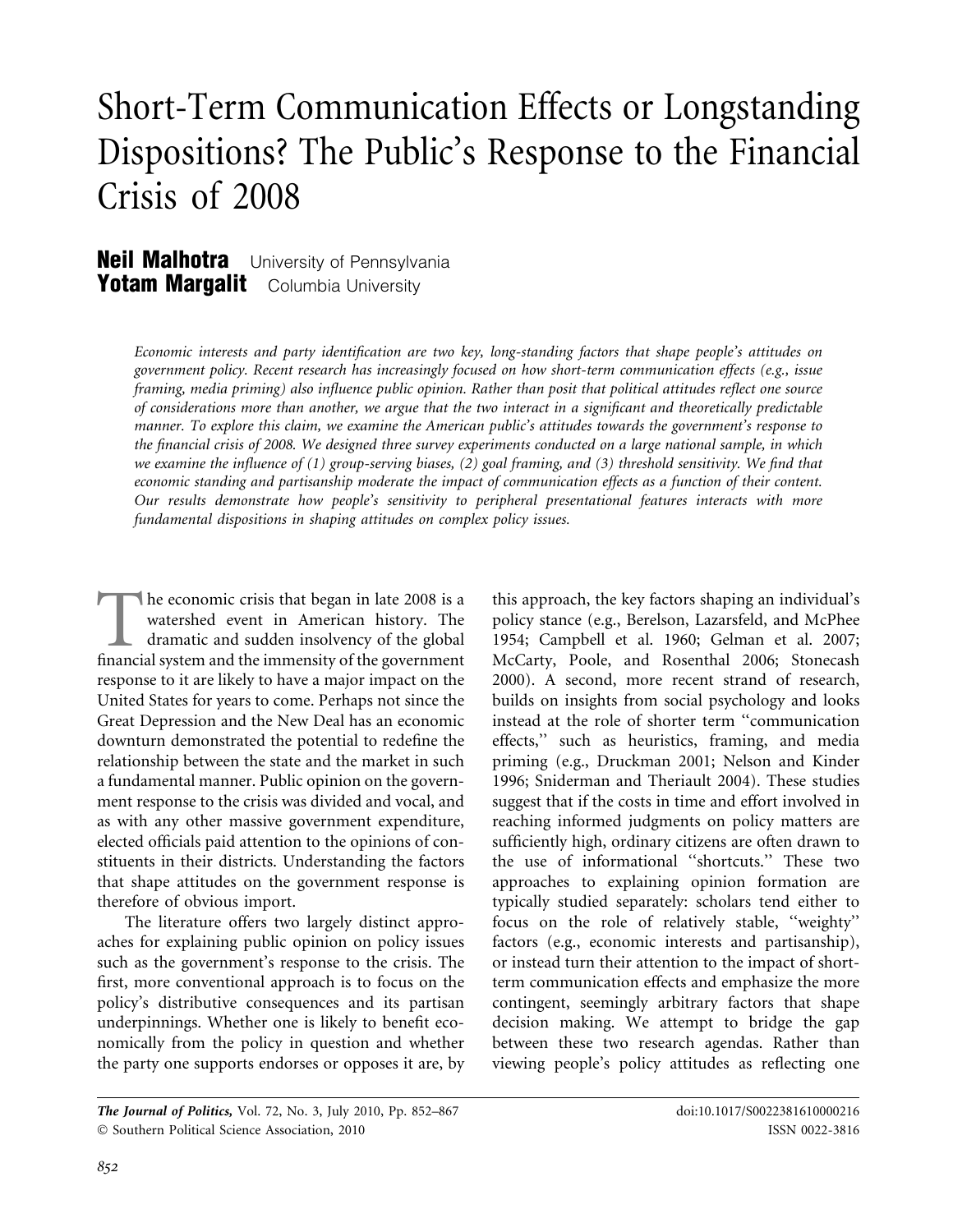source of considerations or the other, we contend that economic interests and party identification moderate the influence of communication effects on opinion formation in a substantial and theoretically predictable manner.

Although previous research has recognized the relationship between long-term dispositions and short-term forces,<sup>1</sup> little emphasis has been placed on the content of political communication. We argue that fundamental dispositions, in this case economic standing and party affiliation, affect policy views not merely by dictating the set of considerations on which individuals base their political attitudes, but also by diminishing or enhancing the impact of communication effects on attitude formation. This conditioning effect occurs when the substance of the communication is directly related to the dispositions.

More specifically, we hypothesize that when individuals are confronted with communication that increases the valence of partisanship, the impact of communication effects on judgment are not likely to be homogenous across the public. Instead, they are likely to be moderated by one's attachment to a political party and thus will vary in magnitude and significance along partisan lines. Similarly, when people are exposed to information that increases the valence of prospective economic outcomes, the influence of communication effects on people's judgments will be moderated by one's economic standing and thus will vary systematically across income groups. In contrast, communication effects are expected to be moderated by neither partisanship nor income (i.e., they should be homogenous across the population) when the information does not increase the valence of either dimension.

To explore these theoretical issues, we study the public's attitudes toward the stimulus proposals put forward by the Obama administration in response to the economic crisis of 2008. This specific issue is not only of inherent interest given its centrality to contemporary political debate, but is also well-suited to examining the interaction of short-term and long-

term forces in public opinion formation for several reasons. First, the failures of the financial system and the proposed remedies were extremely difficult to comprehend and required expertise. Second, the mass scale of the crisis meant that almost every U.S. citizen was in some way personally affected by the downturn, either through investment and housing price declines or adverse changes in the labor market. Thus, public opinion on government response to the economic crisis is perhaps ''meaningful'' or personally significant in a way that attitudes on many other issues may not be. Third, in most debates involving substantial shifts in policy, public opinion typically takes shape during a long and drawn-out period of debate that brings many of the programs' proposed details to light. In the circumstances of the economic crisis, however, the need for emergency action meant that the public's attitudes toward the government's proposals were formed in a short time period. Thus, given this complexity, saliency, and immediacy, people may have relied both on long-standing factors as well as been influenced by more arbitrary, shortterm forces.

Via three experimental studies conducted using a large national sample, we explore the interaction between partisanship, income, and the impact of three communication effects on people's policy views: (1) group-serving bias, (2) goal framing, and (3) threshold sensitivity. The content of the communication effects differs across experiments in that the first increases the valence of the partisan aspect of the debate, the second the valence of the economic outcome, and the third emphasizes neither. In examining public attitudes on the government's stimulus package, we find that people's purported preferences demonstrate a significant degree of responsiveness to communication effects, but that these effects do not apply to all individuals in a similar fashion. In line with our theory, partisanship (and not income) moderates the effect of the groupserving bias, income (and not partisanship) moderates the influence of goal framing, and neither partisanship nor income moderate people's sensitivity to symbolic thresholds.

The paper consists of four parts and proceeds as follows. The first part provides a theoretical overview of the literature on how opinion formation is shaped by partisanship, economic standing, and the three types of communication effects described above. We lay out our argument and formulate predictions in the context of the economic crisis of 2008. The second part reviews the role of partisanship and economic standing, providing a baseline model of

<sup>&</sup>lt;sup>1</sup>See Chong and Druckman (2007) for a review of the literature on how prior opinions condition responses to communications. Indeed, this is not the first attempt to reconcile the gap between the two approaches. In analyzing the public's response to the Monica Lewinsky scandal, Zaller (1998) draws a similar distinction between what he labels ''party politics'' (i.e., substance) and "media politics" (i.e., communications) and highlights the need for theorizing about interaction between the two. Our argument can be seen as following a similar line of theorizing. See also Marcus et al. (1995), Gilens (1999), and the recent work by Petersen, Slothuus, and Togeby (forthcoming) for additional contributions to this strand of research.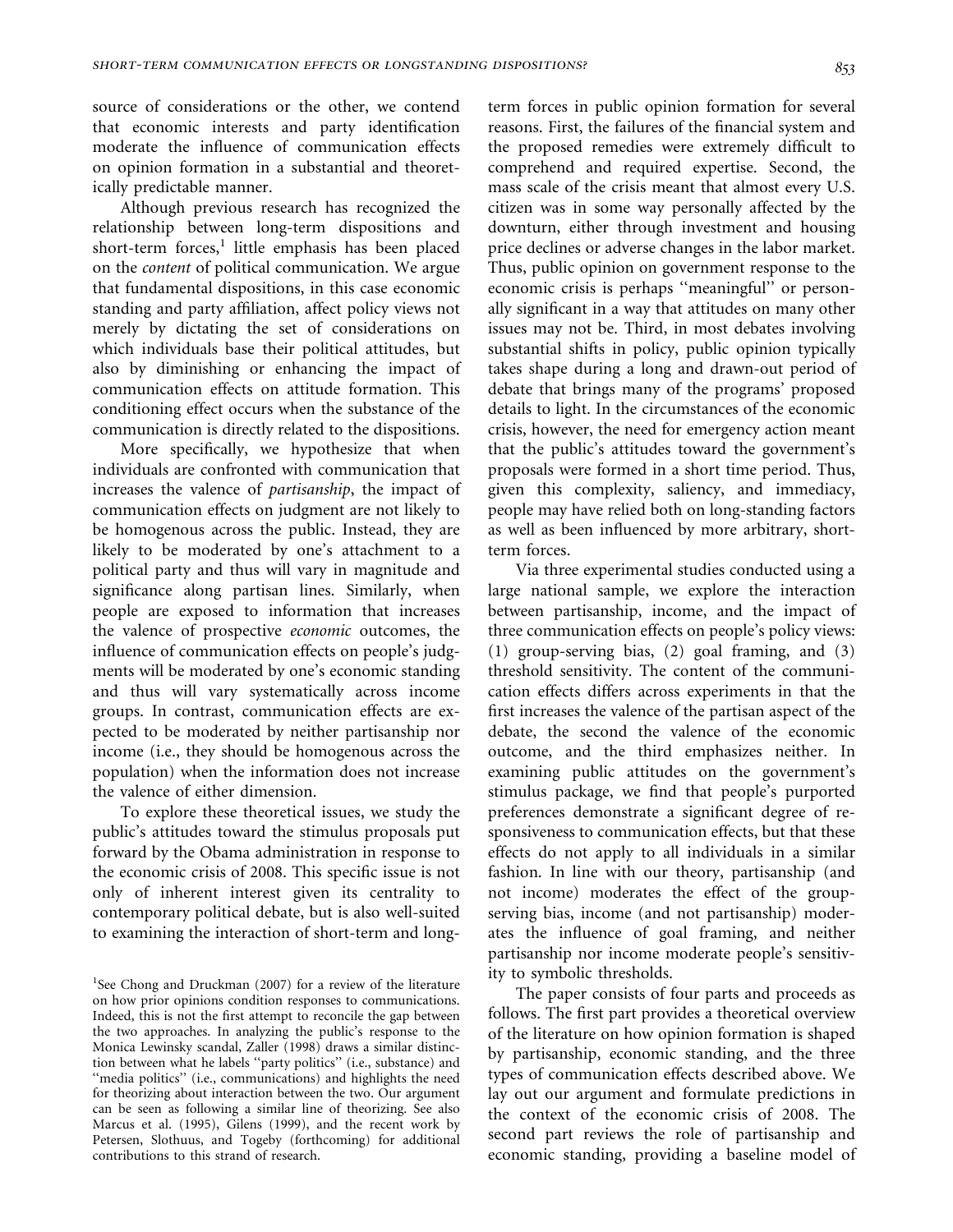public attitudes on the government's response to the crisis. The third part is composed of three sections, each describing the design and results of an experimental study that empirically tests the theoretical predictions. The final section discusses the broader implications of the findings.

# Theoretical Overview: The Impact of Communication Effects on Opinion Formation

Public opinion research has predominantly focused on two main variables in understanding how citizens construct attitudes on important policy questions (particularly on economic issues): partisanship (Campbell et al. 1960) and income (McCarty, Poole, and Rosenthal 2006; Stonecash 2000).<sup>2</sup> Although these two variables help explain a sizable portion of the variance in predicting political attitudes, there are obviously other factors that guide individual decision making. Political psychologists have argued that citizens are often affected by short-term communication effects that may distort attitude formation, particularly when the issue at hand is complex and characterized by uncertainty. In this paper, we focus on three types of communication effects that psychologists and researchers of judgment and decision making commonly analyze: (1) group-serving bias; (2) goal framing; and (3) sensitivity to symbolic thresholds. Our contention is that the influence of communication effects is not independent from partisanship and income; rather, all of these forces may interact in political decision making. To be clear, our claim is not simply that prior opinions condition responses to communications. Rather, we contend that people's fundamental political dispositions systematically condition the impact of short-term communications based on the content that is communicated. Below, we present theoretical reasons to explain under what conditions various communication effects are moderated by long-standing individual dispositions.

#### 854 neil malhotra and yotam margality in the Neil Malhotra and yotam margality in the SA  $\beta$

#### Cues, Attribution, and Group-Serving Bias

Previous research has established the salience and importance of party cues in decision making (e.g., Campbell et al. 1960; Lupia and McCubbins 1998; Slothuus 2009). In the case of electoral candidates and public policies, party labels provide relevant information as to whether an individual should offer her support. Yet party labels are not always informative. Whereas information about the party proposing a policy may provide relevant and substantive information about the proposal, information about who was to blame for a crisis does not provide meaningful information about the merits of a specific solution proposed to address the crisis. In other words, the political ''blame game'' should have, at least in theory, little bearing on whether one supports a specific policy prescription for resolving the crisis. The retrospective question of who is responsible for the economic downturn should not affect prospective attitudes on the preferred solution. Yet recent media coverage has suggested that competing blame judgments between the parties has been a central part of the debate over the response to the current economic crisis (Wilson 2009). Nonetheless, few studies to date have specifically looked at the impact of ''blame attribution'' cues in the political context.

Theories of motivated reasoning from political psychology (e.g., Taber and Lodge 2006; Taber, Lodge, and Glathar 2001) suggest that blaming one's partisan group may trigger ingroup bias and attitude polarization. Sociopolitical issues often activate ''hot cognitions''—or emotionally powerful attitudes that arouse associations before reasoned judgment can take place—and partisan goals often trump accuracy concerns in political decision making. For instance, Monin, Sawyer, and Marquez (2008) find that when a person's group is blamed, they can become morally defensive, which activates hot cognitions. Hence, if one of the reasons to support a policy is that it will correct a crisis blamed on Republican politicians, Republican citizens will exhibit an ingroup bias and become defensive, and potentially be more averse to the proposal. However, effects may be weaker if Democrats were blamed for the crisis because (1) Democrats generally would support the proposal given that it is a Democratic-sponsored program and (2) the suggestion that Democrats were to blame for the financial crisis may be perceived as implausible given that the Democratic Party did not have significant political power throughout the 2000s. We test this hypothesis by examining the impact of blame attribution cues, which unlike endorsement cues do

<sup>&</sup>lt;sup>2</sup>Some scholars have questioned the role of economic self-interest in shaping individual preferences. For example, some studies find little to no differences between the opinions of unemployed and employed workers on active labor market programs (Sears et al. 1980; Schlozman and Verba 1979). Nonetheless, as cited above, a sizable recent literature finds strong evidence of economic standing shaping policy views. Furthermore, research on economic voting also shows that personal stakes matter when individuals are primed to think in such terms (Abramowitz, Lanoue, and Ramesh 1988).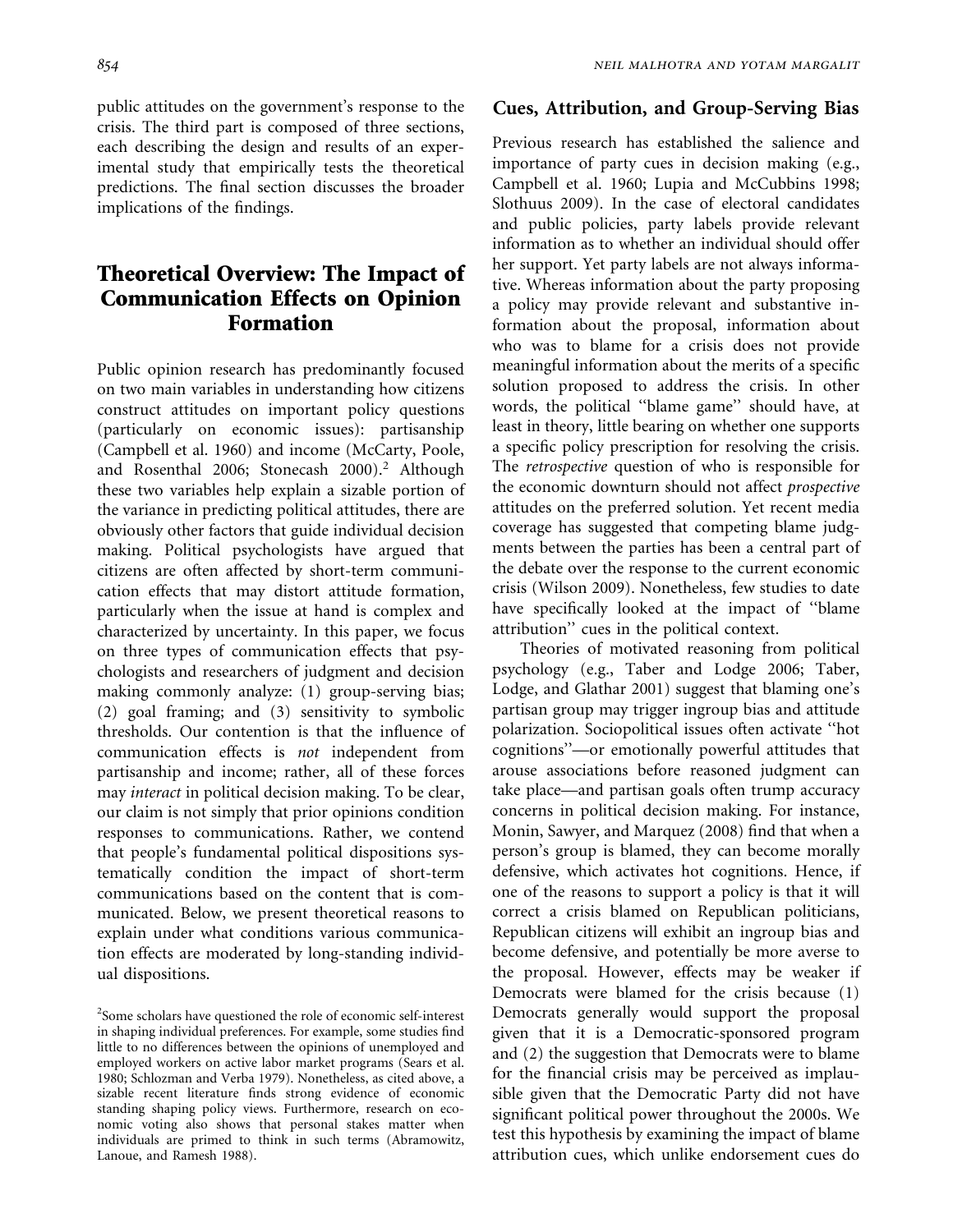not provide informative signals about the content of the policy itself.

Importantly, the blame attribution cues have political valence but not economic valence. In other words, they directly stimulate thoughts and associations with political parties. Hence, we expect that cue taking should vary by partisanship, but not by income.

- H1a: Attributions of blame targeted toward Republican/ Democratic elites should decrease support for stimulus policies among Republican/Democratic citizens and increase support among Democratic/Republican citizens. This effect is likely to be much weaker when Democrats are blamed.
- H1b: Attributions of blame targeted toward Republican/ Democratic elites should not explain differences in support for stimulus policies across income groups.

#### Goal Framing

A ''framing effect'' refers to how subtle alterations in the statement or the presentation of a given choice set affect people's judgments by emphasizing a subset of potentially relevant considerations (e.g., Druckman 2004; Sniderman and Theriault 2004).<sup>3</sup> The subcategory of ''goal framing'' refers to instances when a persuasive message has a different appeal depending on whether it stresses the positive consequences of performing an act (aimed to achieve a certain goal) or the negative consequences of not performing the act (aimed to avoid an outcome; Rothman and Salovey 1997; Salovey and Wegener 2003). In the context of the national debate over the stimulus plan, the goal framing literature suggests that the way the stimulus is presented—in particular whether it emphasizes the potential gains to be obtained or the possible losses to be averted—may have a significant impact on people's support for the plan.

However the framing literature also suggests that different frames are unlikely to have the same impact on all individuals. Various factors can influence the degree to which these emphases influence judgment ''by leading individuals to resist the impact of the initial frame, envision alternative frames, and, as a result, avoid being driven by a particular frame'' (Druckman 2004, 674). Studies that explore heterogeneity in frame strength focus primarily on individual characteristics such as expertise, need for cognition, and sophistication (Druckman and Nelson 2003; Sieck and Yates 1997, Sniderman, Brody, and

Tetlock 1991). Yet research on framing of health messages shows that individual circumstances, such as people's health conditions, can also affect their receptiveness to certain frames. For example, Rothman et al. (1993) find that gain-motivated frames that emphasized the merits of sunscreen use had a strong influence on individuals with concerns about tanning and skin cancer but not on individuals without such concerns. Maheswaran and Meyers-Levy (1990) report similar differential effects of framing as a function of individual preconditions.

Analogously, we expect that in addition to cognitive characteristics or levels of perceived threat, the effect of framing depends on an individual's economic reference point.<sup>4</sup> In assessing the response to the financial crisis, different frames will resonate among individuals with different economic interests (i.e., how much an individual stands to lose). $5$  For example, those with substantial assets to lose are likely to find the frame emphasizing the potential downside more pertinent. Conversely, those currently worse off are likely to be more swayed by frames emphasizing future gains. In essence, frame strength varies according to one's economic reference point, which is determined by income level.

In sum, we expect that (1) support for the government's stimulus plan will be affected by frames that emphasize potential losses versus potential gains; and (2) these effects should vary as a function of people's economic standing. Unlike the attribution cues, these goal frames have no political valence, but instead contain economic valence as they deal with expected losses and gains due to the implementation of various policies. Hence, we expect frame strength to vary by income and *not* by partisanship.

- H2a: Framing a policy as boosting/stabilizing/preventing the collapse of the economy (i.e., achieving gains/ stability/avoiding losses) should increase support for stimulus policies among lower- /middle- /upperincome citizens.
- H2b: Framing a policy as boosting/stabilizing/preventing the collapse of the economy should not explain

<sup>4</sup>In discussing the role of individual characteristics and context as moderators of framing, Druckman notes that ''with a few recent exceptions... little attention has been given to contextual influences and their interaction with individual level variables'' (Druckman 2004, 684). Other studies (e.g., Sniderman, Hagendoorn, and Prior 2004; Slothuus 2009) that examined how contextual forces moderate framing effects did not focus on the role of economic standing.

<sup>5</sup>This is very much in line with the psychological literature on motivated reasoning, which argues that individuals interpret new evidence in a biased manner that is consistent with their prior views (see Druckman, Kuklinski, and Sigelman 2009)

<sup>&</sup>lt;sup>3</sup>See Druckman (2001) for an excellent discussion of the various interpretations of the term ''framing'' in social science research.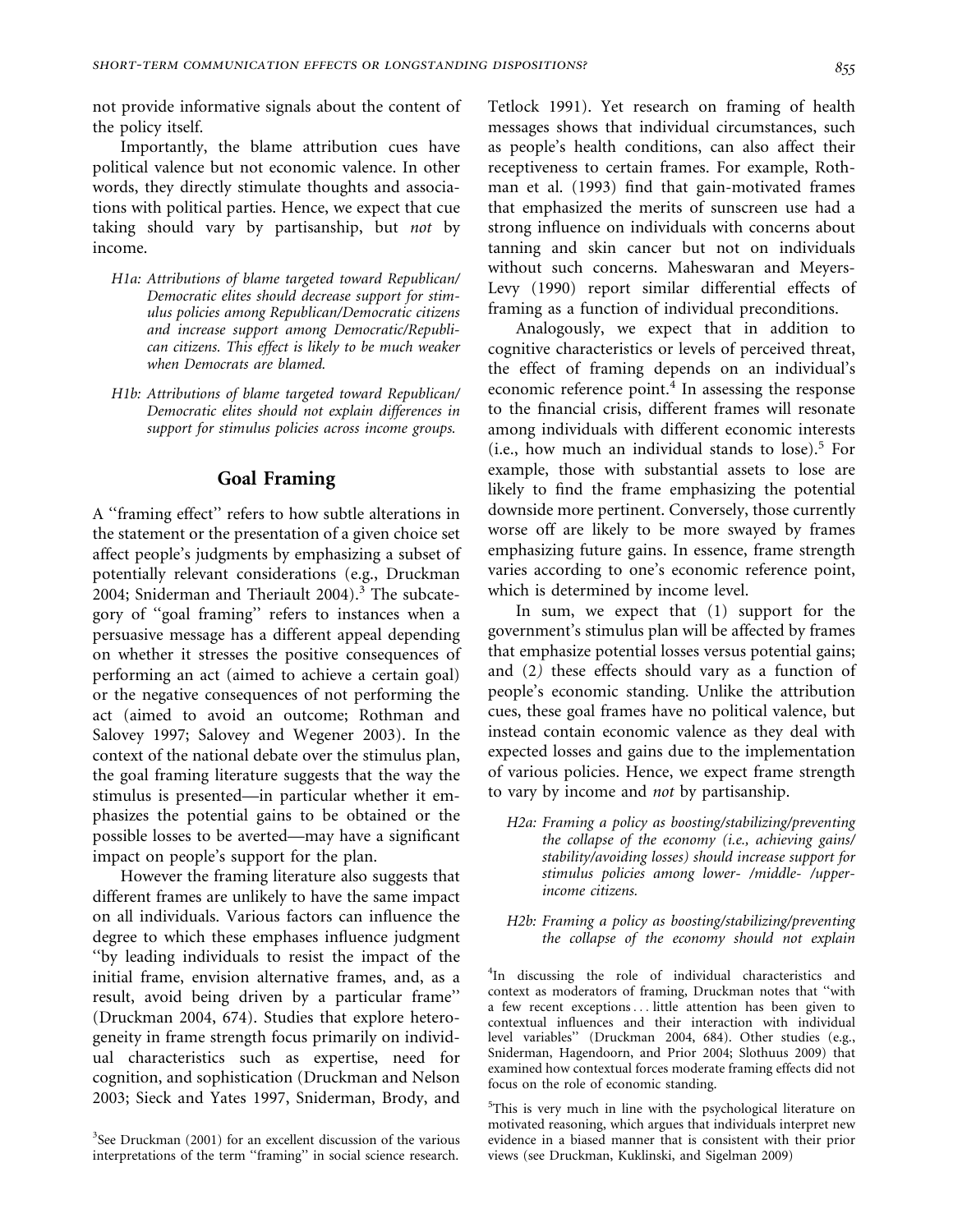differences in support for stimulus policies between partisans.

## Sensitivity to Symbolic Thresholds

Our argument focuses on the interaction of income and partisanship with the impact of short-term communication effects on attitude formation. We contend that these interactions are powerful when the individuals are exposed to communication content that increases the valence of class or partisanship. Under conditions where neither is activated, the influence of communication effects should be homogenous across the population with respect to these two factors. To test this third case, we examine people's sensitivity to symbolic thresholds in a context that emphasizes neither income nor partisanship.

During the debate over how the government should respond to the slowdown of the global economy, symbolic, arbitrary thresholds may have substantially influenced how Americans formulated their opinions and judgments about whether the price was "reasonable." A New York Times op-ed piece criticized the Obama stimulus plan as being too small in size and cited press reports indicating ''that Obama aides were anxious to keep the final price tag on the plan below the politically sensitive trillion-dollar mark'' (Krugman 2009). In other words, Krugman implies that the public might be sensitive to a symbolic threshold—the round number of \$1 trillion.<sup>6</sup>

Psychologists and marketing researchers have noted the public's sensitivity to round numbers. Retailers often price products and services below certain thresholds to increase the perception that the goods are less costly (Anderson and Simester 2003; Bizer and Schindler 2005; Schindler and Kirby 1997). Monroe (1990) and Simmons and Schindler (2003) argue that consumers have psychological illusions that goods that do not break the dollar threshold are indeed significantly cheaper. Applying this insight to the context of public opinion on government policy, sensitivity to round numbers may also affect people's judgments on the desirability of a given fiscal policy.

<sup>6</sup>We conducted a content analysis using Google News, collecting all online sources between December 1, 2008, and February 15, 2009 (approximately the period during which the stimulus program was debated) that dealt with the potential trillion dollar cost level of the package. We found the trillion mark as a politically sensitive threshold was mentioned 41 times, about once every one-and-a-half days. Of these 41 mentions, 27 negatively portrayed the trillion dollar price tag as too expensive, five described it positively as a necessary cost, and nine accounts were neutral.

Note that such a symbolic threshold has neither political nor economic valence in the sense discussed above. Although the threshold does involve fiscal information, it is noneconomic in that it does not stress future prospects relative to one's current economic position. Psychological research, as noted, treats sensitivity to arbitrary thresholds as a universal aspect of cognitive processing. We should therefore expect the \$1 trillion threshold to influence the attitudes of all citizens and should not be moderated by partisanship or economic standing.

- H3a: Support for stimulus policies should decrease once they reach the price of \$1 trillion; however, citizens should not be sensitive to price increases above this threshold.
- H3b: Sensitivity to the \$1 trillion threshold should not vary by partisanship or income.

## Partisanship, Income, and Support for Stimulus Proposals

Before describing the results of our experimental studies, we first explore the impact of the two main variables described above (partisanship and income) in explaining baseline support for the economic stimulus plans in the wake of the 2008 financial crisis. The results we report are based on a survey we designed and administered online to a large national sample of 2,768 American adults between February 1 and 6, 2009. The study was conducted by Survey Sampling International (SSI) of Shelton, CT.<sup>7</sup>

Throughout the analysis, we categorized income groups by income terciles: low income  $(<$  \$30,000), middle income (\$30,000–\$60,000), and high income  $($  > \$60,000). The results are robust to alternative income breakdowns. Following recent studies that have explored the effect of economic position on political behavior, we use income as a proxy of economic standing. We also divided respondents into Republicans, Democrats, and those who were Independents or supported other parties.8

<sup>&</sup>lt;sup>7</sup>Although substantially more representative than a student or local convenience sample, the SSI sample tended to be somewhat more educated and partisan compared to the 2008 American National Election Study. Nonetheless, our estimated treatment effects are internally valid.

<sup>&</sup>lt;sup>8</sup>We used the standard question used by the ANES to assess partisanship: ''Generally speaking, do you consider yourself a Republican, a Democrat, an Independent, or what?''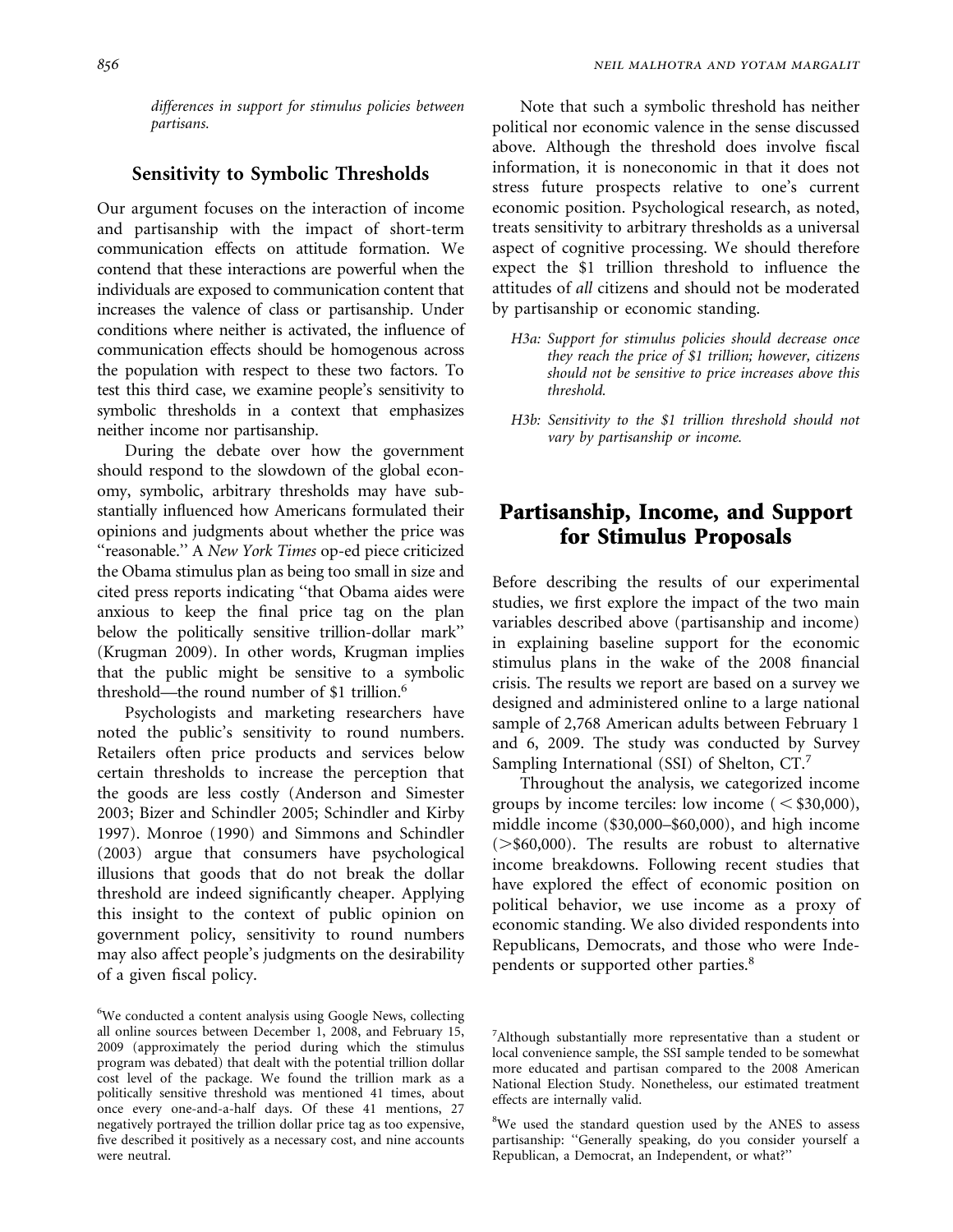We asked respondents two questions: (1) ''Do you favor or oppose creating new jobs in government agencies as part of a new economic stimulus package, if that meant in the short term an increase in the national debt?'' and (2) ''Do you favor or oppose providing federal money to state governments that are facing budget shortfalls as part of a new economic stimulus package, if that meant in the short term an increase in the national debt?'' (response options: ''strongly favor,'' ''somewhat favor,'' ''somewhat oppose,'' ''strongly oppose'').<sup>9</sup> These questions attempted to communicate the cost of the policies as well as the benefits.<sup>10</sup> We dichotomized the response options, bifurcating respondents by whether they favored or opposed the policy.

As shown in Figure 1, both partisanship and income exert an independent effect on policy support for the stimulus package. With respect to support for creating new jobs in government agencies, Democratic respondents were much more supportive of the policies (65.1%) than Republican and Independent respondents (36.5% and 46.2%, respectively). Similarly, 76.3% of Democrats favored providing federal money to state governments, whereas only 49.4% and 62.6% of Republicans and Independents did, respectively. At the same time, policy support is negatively correlated with income. Support for new government jobs is 58.7%, 50.1%, and 42.0% among low-, middle-, and high-income citizens (68.8%, 64.5%, and 58.3% are analogous figures for the state governments item). These relationships exist even when conditioning on income and partisanship. Among Republicans, low-income individuals are nearly twice as likely as high-income individuals to support creating new jobs in government agencies. A large income gap is also observed in support for providing federal money to state governments. The inverse relationship between income and support for the stimulus is also seen among Independents, but is not as pronounced among Democrats.<sup>11</sup> Figure 1 also shows that within income categories, Democrats are more likely to support the policies than Republicans and Independents.

These findings demonstrate that attitudes on the government's response to the economic crisis are closely associated with economic standing and partisan affiliation. These two factors remain central to our next analysis, as we turn to examine how communication effects influence people's policy views conditional on their income level and partisan attachment.

## Experimental Studies

Our primary question of interest is whether and to what extent the communication effects described above have an impact on people's thinking about the economic crisis, and how long-standing factors such as partisanship and economic standing moderate the impact of such communication effects. To do so, we leverage a set of randomized experiments. Respondents participated in all three experiments, but treatment assignment in each experiment was independent.<sup>12</sup> The three experiments were placed in different parts of the survey, and were separated by questions that covered various policy issues. Using Transue, Lee, and Aldrich's (2009) procedures, we find no spillover effects for both the second (Cue-Taking) experiment (Wald test assessing spillover:  $p = .36$ ) nor the third (Goal Framing) experiment  $(p = .25).$ <sup>13</sup> We also conducted a series of randomization checks and found that demographic characteristics of respondents did not vary across treatment conditions.

### The Cue-Taking Experiment

As noted above, individuals often rely on minimal information in the form of cues to form political preferences on complex issues. Sometimes cues provide information that is important and meaningful;

<sup>&</sup>lt;sup>9</sup>These questions were not associated with any of the experimental manipulations described in the next section. Thus, to discuss the baseline influences of partisanship and income on support for government action, we use these items instead of ones in which question wordings varied considerably across conditions.

<sup>&</sup>lt;sup>10</sup>Variants of these questions were used in a widely reported AllState/Politico survey (administered December 27–29, 2008). In the aforementioned survey, these questions yielded a distribution of responses with substantial variance, and thus seemed promising in the context of exploring and explaining the variation in public preferences.

<sup>&</sup>lt;sup>11</sup>We estimated logistic regressions and found these effects of partisanship and income to be statistically significant even when including a host of demographic predictors.

<sup>&</sup>lt;sup>12</sup>Only 2095 respondents were assigned to The Prospect Framing Experiment. Item nonresponse was not an issue in this dataset as completion rates for the three dependent variables of interest ranged from 98.6% to 99.3%.

 $13$ See the online appendix at www.stanford.edu/~neilm, www. columbia.edu/~ym2297 or http://journals.cambridge.org/jop for more details.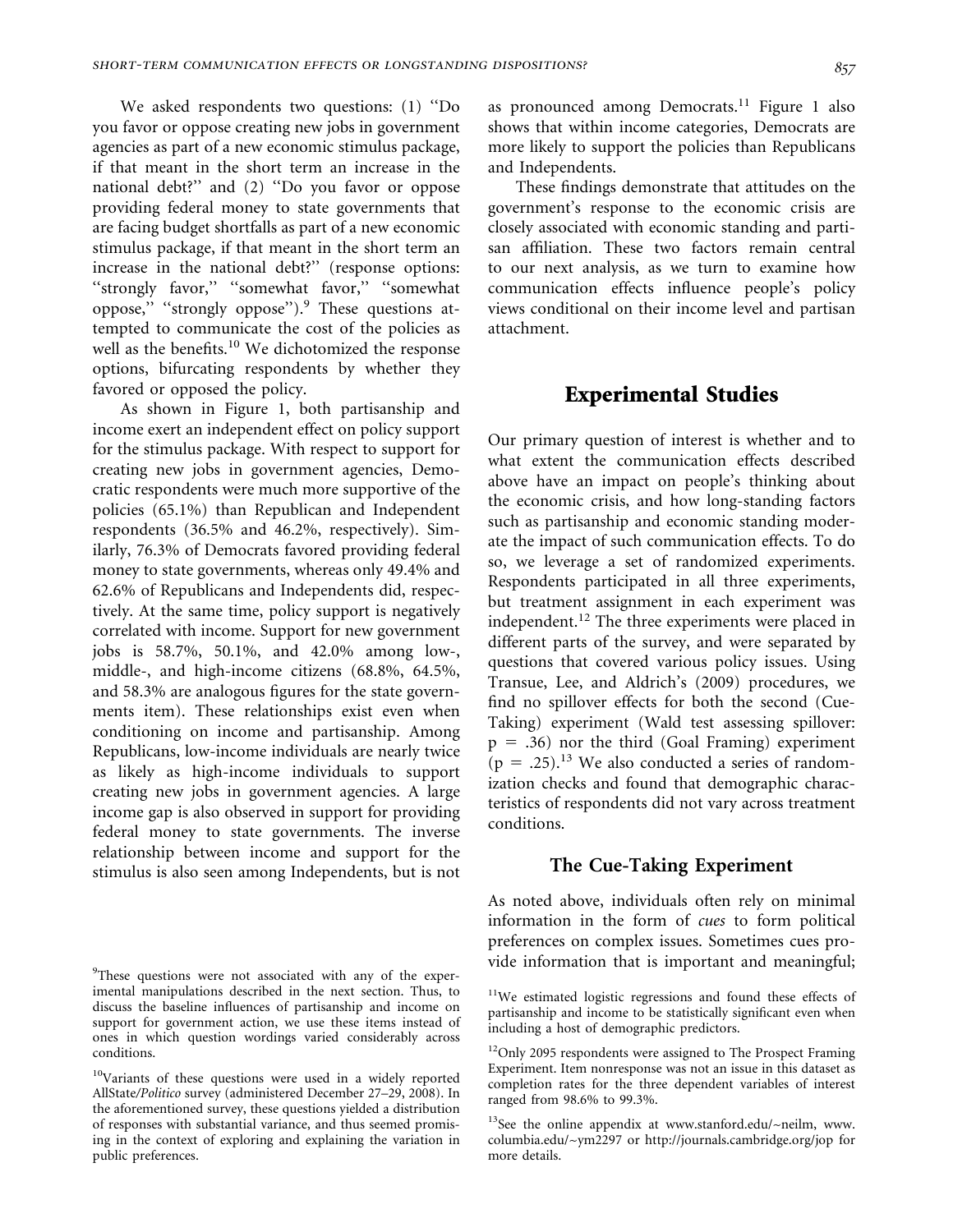FIGURE 1a The Effect of Partisanship and Income on Attitudes on the Stimulus (a) Favor creating new jobs in government agencies, even if it meant in the short term an increase in the national debt



(b) Support providing federal money to state governments that are facing budget shortfalls, even if it meant in the short term an increase in the national debt



other times, cues can highlight irrelevant and distracting information. To assess how citizens leveraged political cues in formulating their opinions on appropriate responses to the financial crisis, we designed and conducted The Cue-Taking Experiment.

Design. Respondents were asked about their support for an economic stimulus proposal to provide businesses with a \$3,000 tax credit for hiring a new worker (response options: ''strongly support it,'' ''somewhat support it,'' ''neither support nor oppose it," "somewhat oppose it," "strongly oppose it"). Prior to asking the question, respondents were told  $"Policymakers<sup>14</sup> are currently evaluating an eco$ nomic stimulus proposal to provide businesses with a \$3,000 tax credit for hiring a new worker'' and were

<sup>14</sup>We also manipulated the identity of these policymakers via three experimental treatments (''policymakers in the federal government,'' ''policymakers in the Democratic party,'' ''President Obama and his team''). We pooled across these endorsement sources in conducting our analyses. There were no significant interactions between the endorsement and blame attribution cues.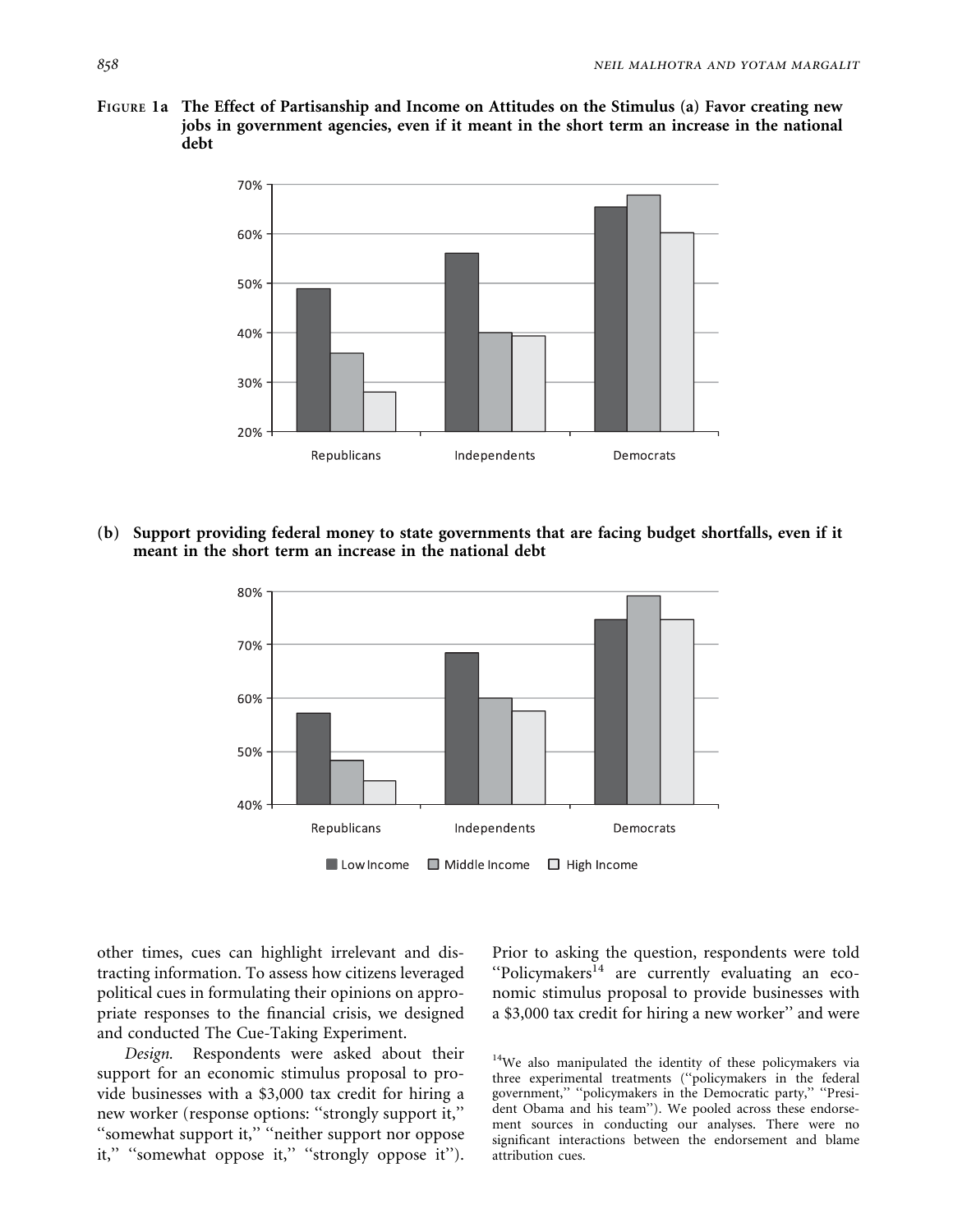randomly assigned to receive one of the following three follow-up statements (italics only for our emphasis).

- (1) The goal [of the proposal] is to address the collapse in the global economy that some economists claimed was the fault of the Republicancontrolled White House.
- (2) The goal [of the proposal] is to address the collapse in the global economy that some economists claimed was the fault of the Democraticcontrolled Congress.
- (3) No blame cue.

The specific details of the stimulus program remain fixed in the different experimental treatments. Who is claimed to be blameworthy should have, in theory, little bearing on whether one should support a specific policy prescription for resolving the situation. Hence, we can assess whether the degree of politicization of the stimulus debate significantly affected how citizens formulated policy views.<sup>15</sup>

Results. Although they provide little meaningful information about the prospective value or content of the legislation, the injection of the ''blame game'' via the blame attribution cues significantly affected policy attitudes. Respondents were sensitive to the Bush Administration being blamed for the financial crisis, providing support for H1a. As shown in Figure 2, the percentage of Republicans expressing at least some support for the tax credit decreases by 16.2 percentage points when the Republican-controlled White House is to blame as compared to the control condition. Conversely, Democratic support increases by 6.3 percentage points. As shown in Table 1, a logistic regression finds these effects to be statistically significant. The ''blame Republicans'' cue decreases support for the tax credit among Republicans ( $\beta_{REPBLAMECUE}$  +  $\beta_{REPBLAMECUExREP}$  = -.68, p = .004), increases support among Democrats ( $\beta_{REPBLAMECUE} = .38$ ,  $p =$ .05), and the difference in the treatment effect between partisans is significant as well ( $\beta_{REPBLAMECUExREP}$  =

 $-1.06$ ,  $p < .001$ ). To interpret these effects substantively, we calculated predicted probabilities, manipulating the treatment and party variables and holding all others at their medians. Blaming the Bush Administration increases the partisan divide in support by a substantively large  $23.0$  percentage points.<sup>16</sup> However, the ''blame Democrats'' cue neither had an effect among the entire population, nor among any individual subgroup. As explained above, this can be potentially explained by pretreatment effects.<sup>17</sup>

Consistent with H1b, we found that income does not explain heterogeneity in use of either type of cue. As shown in Table 1, none of the four interaction terms between income and the attribution cue are statistically significant at conventional levels. As explained above, this is sensible because these attribution cues have political valence, but not economic valence.

### The Goal-Framing Experiment

The way an issue is presented, or "framed," can substantially affect people's attitudes. In the complex debate over the stimulus package framing may have played a particularly prominent role in shaping the public's views. As partisan elites quarrel over the specific details of the stimulus, the real battle over the public's support may lie in the ability of the two parties to dictate the terms and phrases in which the debate is framed.

Design. To examine the effect of goal framing, we focused on people's sensitivity to whether the stimulus plan is described in terms of obtaining a potential gain or averting a potential loss. Respondents were randomly assigned to one of three conditions. All respondents received a similar question asking whether they support or oppose the stimulus plan. The sole difference in the question wording was the stated objective of the stimulus:

In order to  $[X]$  the country's economy, some believe Congress should authorize the economic stimulus plan currently proposed, estimated to cost at least \$700

<sup>&</sup>lt;sup>15</sup>As with any experiment dealing with a current event, it is possible that pretreatment effects (i.e., knowledge about facts related to the political debate over the response to the financial crisis) may decrease the treatment effects. In this case, both the knowledge that the program was constructed by the Democratic Party and the implausibility of the Democratic Party being to blame for the financial collapse may have dampened the efficacy of cueing blame of Democrats. However, we do not believe this to be the case for the other experiments described below. Moreover, that pretreatment effects would influence the heterogeneous effects by income and partisanship in precisely the manner we hypothesize and observe is very unlikely.

<sup>&</sup>lt;sup>16</sup>The components of these substantive effects are as follows. In the control group, the predicted probability of supporting the policy is 42.0% among Democrats and 34.4% among Republicans (a 7.6 percentage point difference). In the ''blame Republicans'' group, the predicted probability of supporting the policy is 52.2% among Democrats and 21.6% among Republicans (a 30.6 percentage point difference). Hence, the ''blame Republicans'' cue increased polarization by 23.0 percentage points (30.6–7.6).

 $17$ We tested for moderation of the treatment effects by education, as more sophisticated respondents may have been aware of who had control over the government. We find no evidence of moderation by education.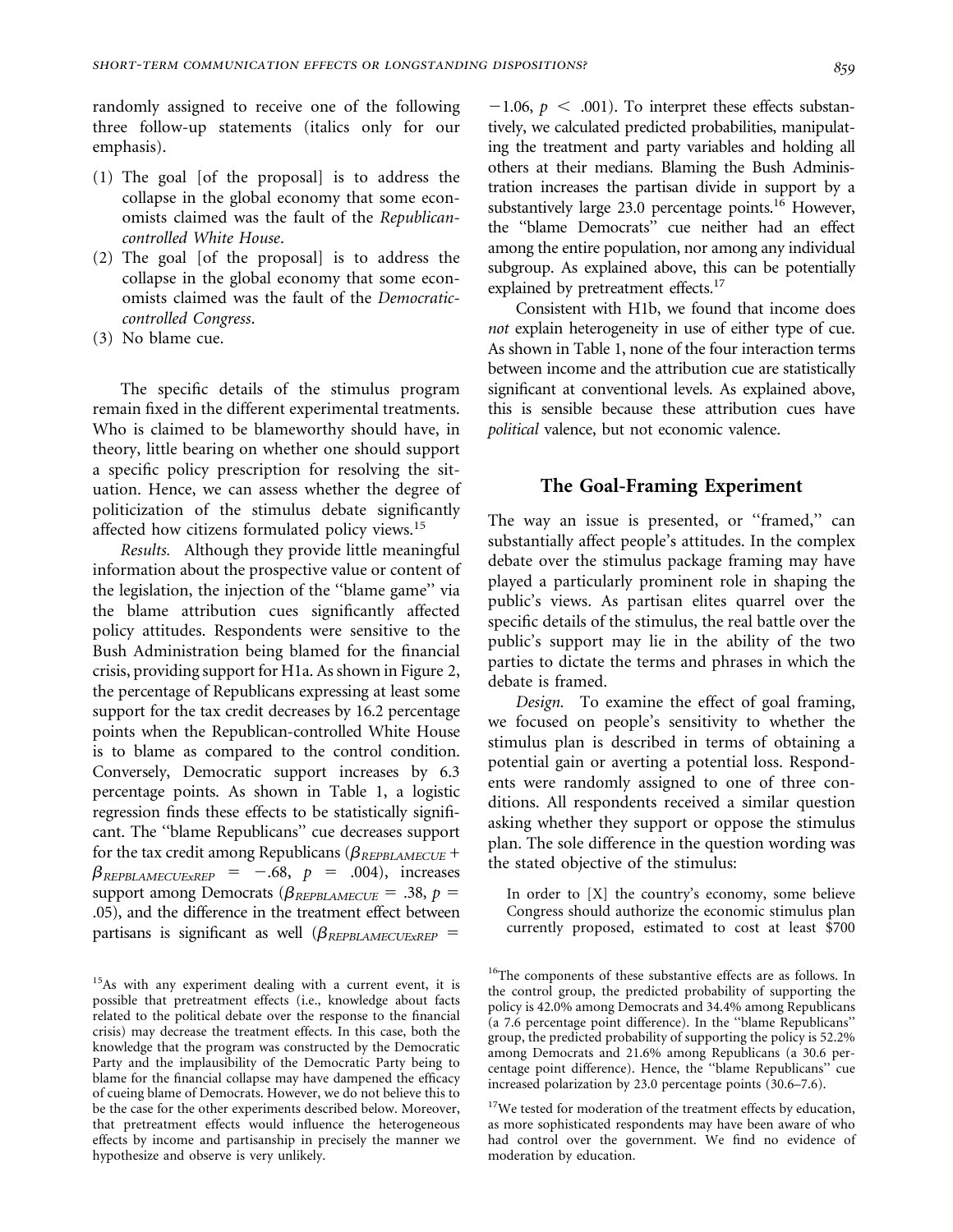

FIGURE 2 Sensitivity to Blame Attribution Cues is Moderated by Partisan Affiliation

Note: Each bar represents the difference in support for the stimulus tax proposal when the economic crisis is described as either the fault of "the Republican-controlled White House" or "the Democratic-controlled Congress," compared to the baseline condition of no blame being assigned. The differences are presented separately for each partisan group.

billion. Others believe that the plan is too expensive and will weaken the economy in the long term. Do you favor or oppose Congress passing the proposed economic stimulus plan to [X] the country's economy? (Response options: "strongly favor," "somewhat favor," "somewhat oppose," or "strongly oppose")

The three variations of [X] used for describing the goal of the stimulus were: (1) boost; (2) stabilize; (3) prevent the collapse of.

The three frames highlight different appeals of the stimulus. Whereas the first emphasizes the upside of boosting the economy, the third ''alarmist'' treatment emphasizes the potential downside of not carrying out the stimulus plan, and the second reflects the middling prospect of stabilization. The appeal of these different frames is thus likely to vary as a result of what citizens feel is at stake given their own specific economic circumstances.

Results. Our findings indicate that (1) the framing of the stimulus proposal had a sizable and significant effect on people's level of support for the program and that (2) the effect of the different frames varied systematically as a function of people's economic standing. We coded support for the plan as a binary measure that took the value of "1" if respondents were either ''strongly'' or ''somewhat'' in favor of the stimulus proposal, and zero otherwise.<sup>18</sup> When

examining the respondents as a single population, the frames appear to have had only a small effect: 67% percent of respondents supported the stimulus proposal when it was framed in terms of stabilizing the economy, as opposed to 64.7% and 64.5% when it was framed in terms of boosting the economy or preventing its collapse, respectively. However, when examining the responses separately by people's income levels, substantial differences are apparent. Figure 3 illustrates the main results.

The dashed lines representing average support for the program by income group indicate a strong negative correlation between income level and support for the stimulus. Whereas 71% of low-income individuals were supportive of the proposal, only 64.8% of middle-income individuals and 58.8% of high-income earners supported the plan.

Consistent with H2a, when we examine the effect of the framing on the three income groups, we find that each of the three groups was most affected by a different frame. High-income individuals were most supportive of the stimulus when presented in terms of ''preventing collapse,'' medium-income individuals were most supportive when the plan was presented in terms of ''stabilizing'' the economy, and ''boosting'' the economy had the strongest effect on increasing support among low-income respondents. Compared to each group's ''least favored'' frame (i.e., the one that generated the least support for the stimulus), the framing with the greatest appeal

<sup>&</sup>lt;sup>18</sup> Analyzing the dependent variable as a 4-point scale via ordered logistic regression produces statistically and substantively similar results.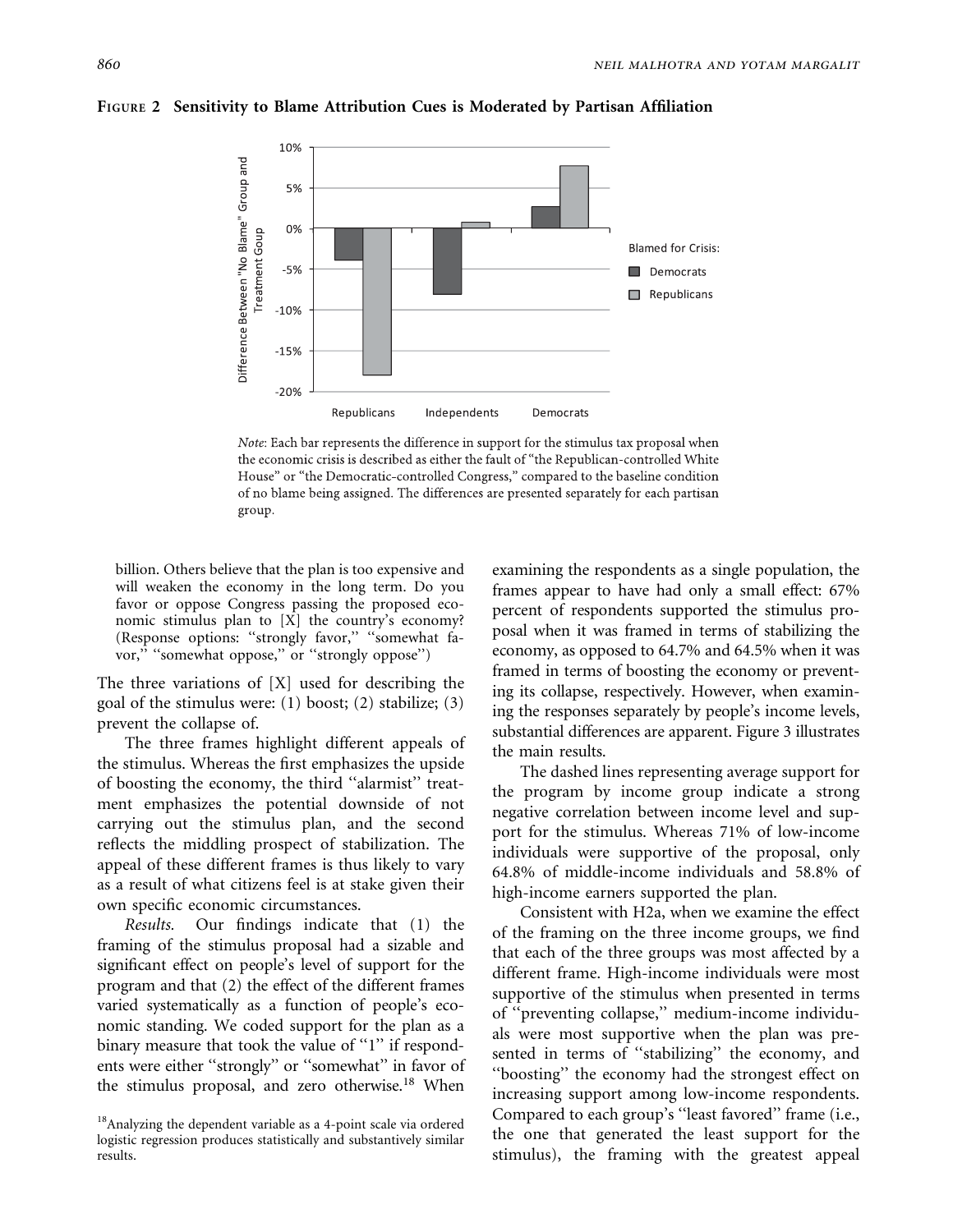TABLE 1 The Cue-Taking Experiment

| <b>Blame of Democrats</b>                   | .22                 |
|---------------------------------------------|---------------------|
|                                             | (.19)               |
| Blame of Republicans                        | $.38^{+}$           |
|                                             | (.20)               |
| Blame of Democrats $\times$ Republican      | $-.24$              |
|                                             | (.24)               |
| Blame of Democrats $\times$ Independent     | $-.45*$             |
|                                             | (.23)               |
| Blame of Republicans $\times$ Republican    | $-1.06***$          |
|                                             | (.24)               |
| Blame of Republicans $\times$ Independent   | $-.22$              |
|                                             | (.23)               |
| Blame of Democrats $\times$ Middle Income   | $-.19$              |
|                                             | (.23)               |
| Blame of Democrats $\times$ High Income     | $-.22$              |
|                                             | (.24)               |
| Blame of Republicans $\times$ Middle Income | .03                 |
|                                             | (.23)               |
| Blame of Republicans $\times$ High Income   | $-.29$              |
|                                             | (.24)               |
| Republican                                  | $-.32$ <sup>+</sup> |
|                                             | (.17)               |
| Independent                                 | $-.41*$             |
|                                             | (.16)               |
| Middle Income                               | $-.04$              |
|                                             | (.16)               |
| High Income                                 | .04                 |
|                                             | (.17)               |
| Constant                                    | $-.54**$            |
|                                             | (.20)               |
| Pseudo $R^2$                                | .04                 |
|                                             |                     |

\*\*\*p < .001; \*\*p < .01; \*p < .05; + p < .10 (two-tailed) Note: Logistic regressions predicting support of stimulus tax credit. Specifications include controls for race, age, education, and gender. Baseline categories are: ''no blame'' condition, Democrats, and low-income individuals. N=2749.

increased support by 5.5%, 9.5%, and 9.2% among low-, medium-, and high-income respondents, respectively. Given the high baseline rate of support for the program, these are sizable differences.

74.1% of low-income respondents in the ''boost'' condition supported the proposal compared to 68.6% in the "collapse" condition, a difference of 5.5 percentage points. The analogous gap among high-income respondents is -9.2 percentage points (reflecting the fact that they were more positively disposed to the policy in the ''collapse'' condition) and 0.4 percentage points among middle-income respondents. These three differences are all significantly different from one another in statistical terms (high-income vs. low-income:  $p <$ .001; high-income vs. middle-income:  $p = .008$ ; lowincome vs. middle-middle income:  $p = .06$ ).

We further assess the statistical significance of this pattern of results via logistic regression. The baseline (omitted) category represents middle-income respondents exposed to the ''stabilize'' frame. There are many potential comparisons to make given that there are three treatment groups and three income categories. For simplicity, we focus on a single linear hypothesis test that captures the relationship illustrated in Figure 3. We compare the change in support for the proposal among highincome individuals between the ''boost'' and ''prevent collapse'' frames against the change in support among low-income individuals between the two frames. Formally, the linear hypothesis test is:

$$
(\beta_{COLLapse} + \beta_{COLLapse \times HIGHINCOME}) - (\beta_{BOOST} + \beta_{BOOST \times HIGHINCOME}) = (\beta_{COLLapse} + \beta_{COLLapse \times LOWINCOME}) - (\beta_{BOOST} + \beta_{BOOST \times LOWINCOME})
$$
\n(1)

Via simple algebra, equation (1) can be rewritten as:  $\beta_{\text{COLLAPSE}} \times \text{HIGHINCOME}$ 

—  $\beta_{\text{BOOST}} \times \text{HIGHINCOME}$  $-\beta_{\rm COLLapse}$ x lowincome  $+\beta_{\rm BOOST}$ x lowincome  $=0$  $(2)$ 

We reject the null hypothesis stated by equation (2) at  $p = .03$ . In substantive terms, the difference in the predicted probabilities of supporting the proposal in the ''prevent collapse'' versus ''boost'' conditions between high- and low-income individuals is a substantively large 9.2 percentage points.<sup>19</sup> Hence, we confirm the interaction between income and sensitivity to framing illustrated in Figure 4. Income is positively correlated with a more favorable reaction to prospects that avoid losses over achieving gains.

Consistent with H2b, we did not observe any heterogeneity in the treatment effects by party identification. As shown in Table 2, the four interaction terms associated with partisanship and the different framings were all statistically insignificant, meaning that Republicans and Democrats did not differ in how they responded to policies framed in terms of

<sup>&</sup>lt;sup>19</sup>This effect can be decomposed as follows. The predicted probability of support among high-income respondents (holding control variables at their medians) is 83.5% in the ''prevent'' collapse condition and 78.7% in the ''boost'' condition, a difference of 4.8 percentage points. The predicted probability of support among low-income respondents is 84.1% in the ''prevent collapse condition'' and 88.5% in the ''boost'' condition, a difference of  $-4.4$  percentage points. The difference between high-income and low-income respondents is 9.2 percentage points  $(4.8-(-4.4))$ .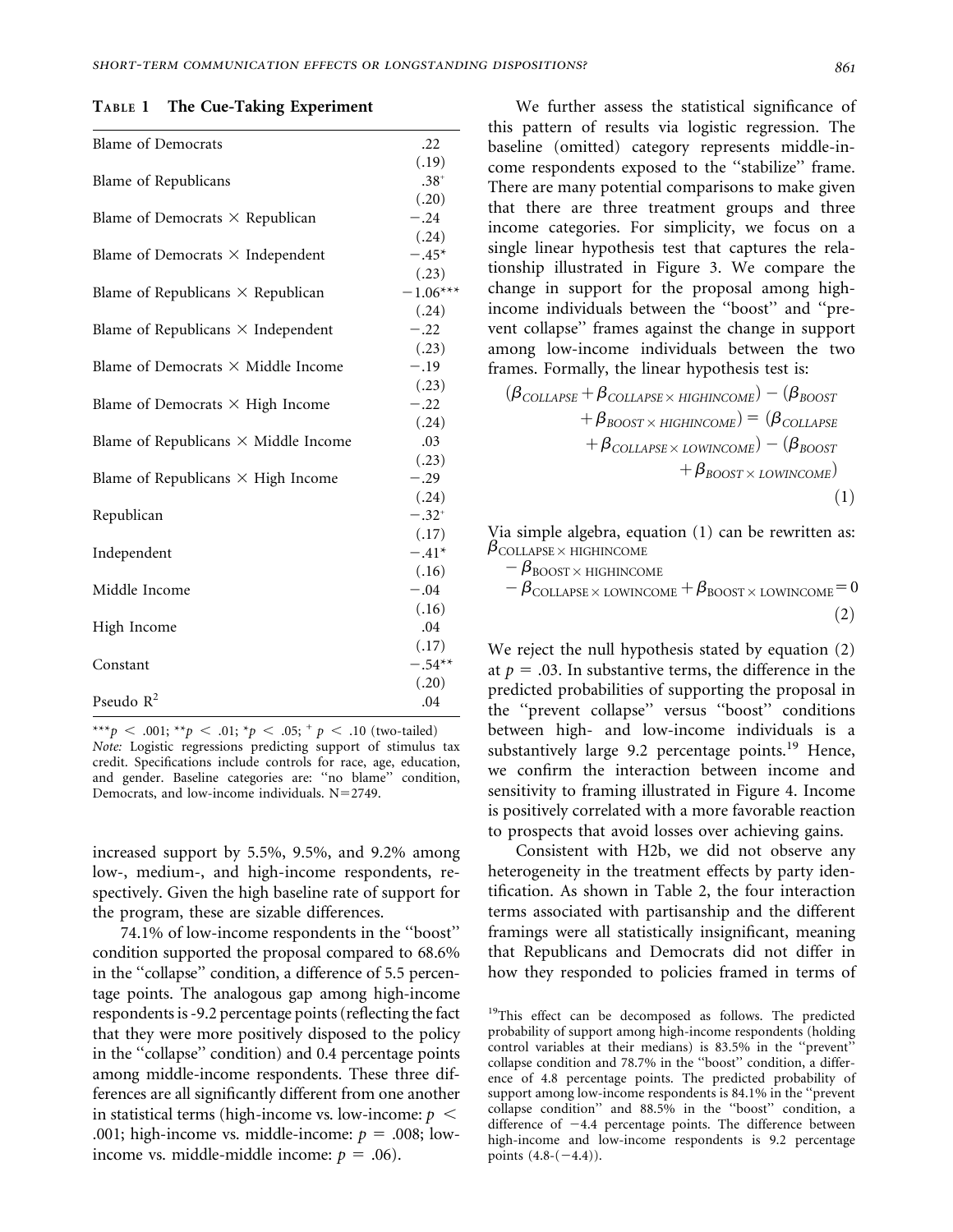

FIGURE 3 Sensitivity to Prospect Framing with Economic Valence is Moderated by Income

Note: Each bar represents the level of support for the stimulus plan by how the proposal is framed. Results are presented by income tercile.

losses and gains. Moreover, we fail to reject a similar linear hypothesis test to the one described above, except now comparing Republicans to Democrats instead of high-income to low-income citizens ( $p = .23$ ). This conforms to our expectations given that the content of the goal framing experiment has economic valence but not political valence.

#### The Symbolic Threshold Experiment

As described above, people are sensitive to symbolic, arbitrary values and use them to construct various judgments and estimations. In the context of the debate over the stimulus package, political observers claimed that the public may have been sensitive to the \$1 trillion cost threshold and would reject proposals with price tags above this round, arbitrary figure.

Design. To evaluate whether threshold sensitivity played a role in citizens' evaluation of the stimulus package, we designed and conducted The Symbolic Threshold Experiment. Respondents were randomly assigned to one of five conditions, which varied solely in the estimated cost of the proposal. All respondents

FIGURE 4 The Public is Sensitive to the \$1 Trillion Threshold, but Not to Cost Increases Beyond.



Note: The graph presents the percentage of respondents opposed to the stimulus package because it is too costly. Each bar represents a different experimental treatment which differed only in terms of the estimated cost structure of the stimulus.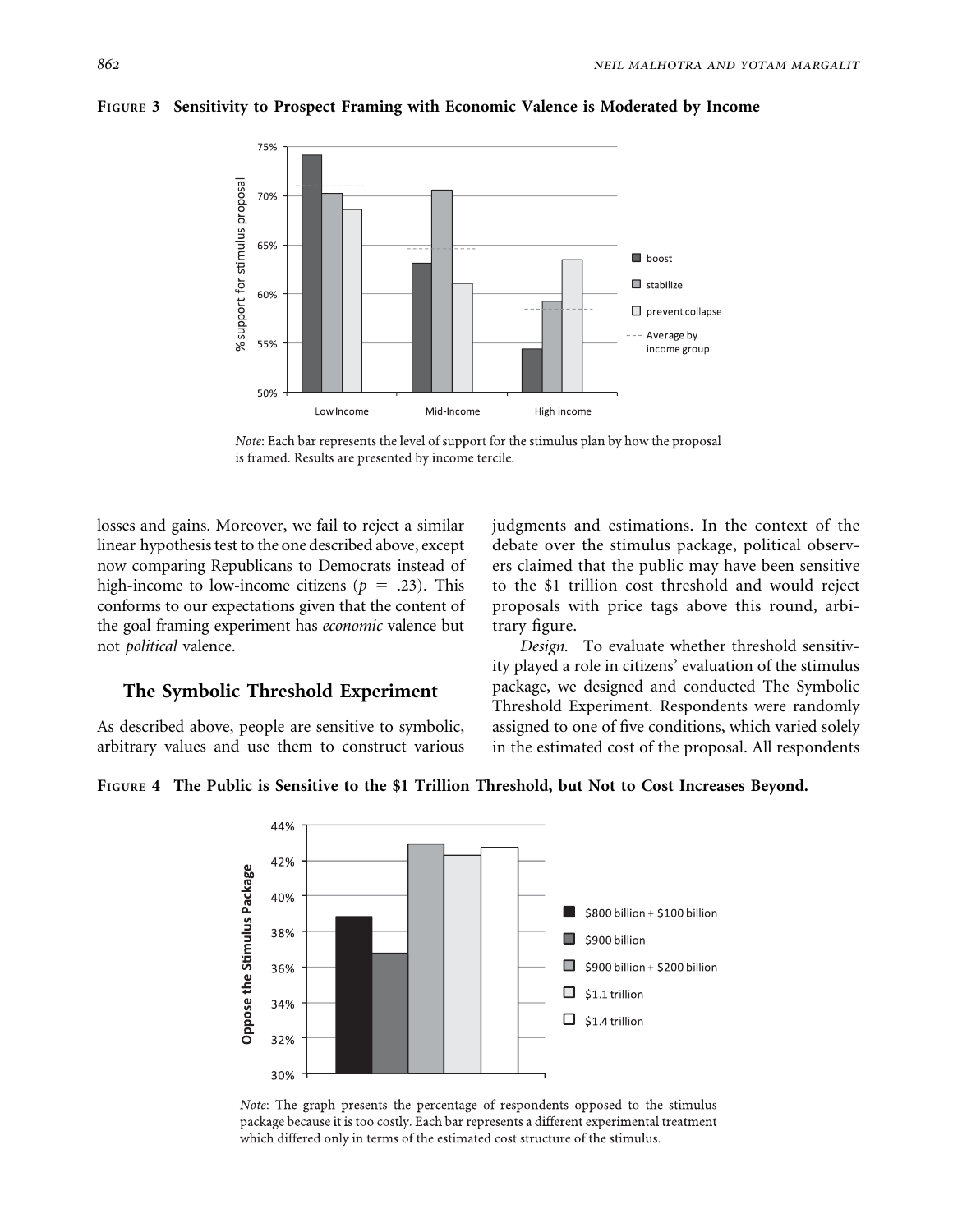TABLE 2 The Goal-Framing Experiment

| "Boost" Framing                        | $-.41$         |
|----------------------------------------|----------------|
|                                        | (.29)          |
| "Prevent Collapse" Framing             | $-.50^{\circ}$ |
|                                        | (.30)          |
| Low Income $\times$ "Boost"            | $.71*$         |
|                                        | (.30)          |
| Low Income × "Prevent Collapse"        | .41            |
|                                        | (.30)          |
| High Income $\times$ "Boost"           | .18            |
|                                        | (.31)          |
| High Income × "Prevent Collapse"       | $.58^{+}$      |
|                                        | (.31)          |
| Republican $\times$ "Boost"            | .11            |
|                                        | (.32)          |
| Republican $\times$ "Prevent Collapse" | .50            |
|                                        | (.33)          |
| Independent $\times$ "Boost"           | $-.07$         |
|                                        | (.31)          |
| Independent × "Prevent Collapse"       | $-.15$         |
|                                        | (.31)          |
| Republican                             | $-2.05***$     |
|                                        | (.23)          |
| Independent                            | $-1.04***$     |
|                                        | (.23)          |
| Low Income                             | $-.19$         |
|                                        | (.22)          |
| High Income                            | $-.40^{\circ}$ |
|                                        | (.22)          |
| Constant                               | $1.89***$      |
|                                        | (.31)          |
| Pseudo $R^2$                           | 0.13           |

\*\*\*p < .001; \*\*p < .01; \*p < .05;  $^{\dagger}p$  < .10 (two-tailed) Note: Logistic regressions predicting support for stimulus proposal. Specifications include controls for race, age, education, and gender. Baseline categories are: ''stabilize'' condition, Democrats, and middle-income individuals.  $N=2068$ .

were asked a question using one of the following two forms:

Form 1: Policymakers are currently discussing the details of an economic stimulus plan estimated at a cost of \$[X] to help deal with the economic downturn. Some people contend that this plan is too costly and should be decreased in size. Other people believe that a plan of this size is necessary. What is your opinion of this economic stimulus plan? (response choices: ''I am against it because the cost is too high,'' ''I support the plan as proposed,'' ''I am against it because it does not spend enough'').

Form 2: Policymakers are currently discussing the details of an economic stimulus plan to help deal with the economic downturn that would be

comprised of two stages. The first stage is estimated to cost  $[X]$  billion and the second stage an additional \$[X] billion. Some people contend that this plan is too costly and should be decreased in size. Other people believe that a plan of this size is necessary. What is your opinion on this economic stimulus plan? (response choices: ''I am against it because the cost is too high,'' ''I support the plan as proposed,'' ''I am against it because it does not spend enough'').

Respondents were randomly assigned to receive one of five values of " $[X]$ " in the questions above. For Form 1, the following three values of [X] were used: (1) \$900 billion; (2) \$1.1 trillion; (3) \$1.4 trillion. Form 2 provided the basis of the remaining two experimental conditions, in which the estimated costs of the stimulus are broken down into two installments: (4) \$900 billion and \$200 billion; (5) \$800 billion and \$100 billion.

Using conditions  $(1)$ – $(3)$ , we can assess how sensitive people were to the \$1 trillion threshold, a round number that potentially affected political judgments. We can measure how support for the program changes as the cost increases from a figure slightly below the trillion dollar threshold to a figure slightly above (\$900 billion vs. \$1.1 trillion), and then to an even larger increase in the estimated cost of the program (both in absolute and percentage terms) in a case where the baseline figure is already above one trillion (\$1.1 trillion vs. \$1.4 trillion). If support precipitously declines when moving from \$900 billion to \$1.1 trillion, but not from \$1.1 trillion to \$1.4 trillion, then it suggests that the \$1 trillion threshold was significantly affecting policy evaluation. However, politicians may be able to circumvent threshold sensitivity by dividing up the cost of the program into multiple, smaller expenditures. Hence, support may be similar between conditions (1) and (4) even though the size of the program exceeds \$1 trillion in the latter condition. We leveraged condition (5) to compare it to condition (1) and examine whether the two-installment structure per se has an independent effect on support. $20$ 

 $^{20}$ By comparing only condition (4) to conditions (1)–(3), one cannot disentangle the effects of manipulating both the cost and structure of the program. To assess the impact of breaking down the cost structure to two installments, we also included condition (5). This enables us to compare (1) whether individuals pay attention to the total cost of the program or just to the fact that the trillion dollar figure is explicitly mentioned, and (2) whether individuals have a certain preference for program with a onetime payment versus one in which the cost is broken down. Without condition (5) in the experiment, one could not properly test comparison (2).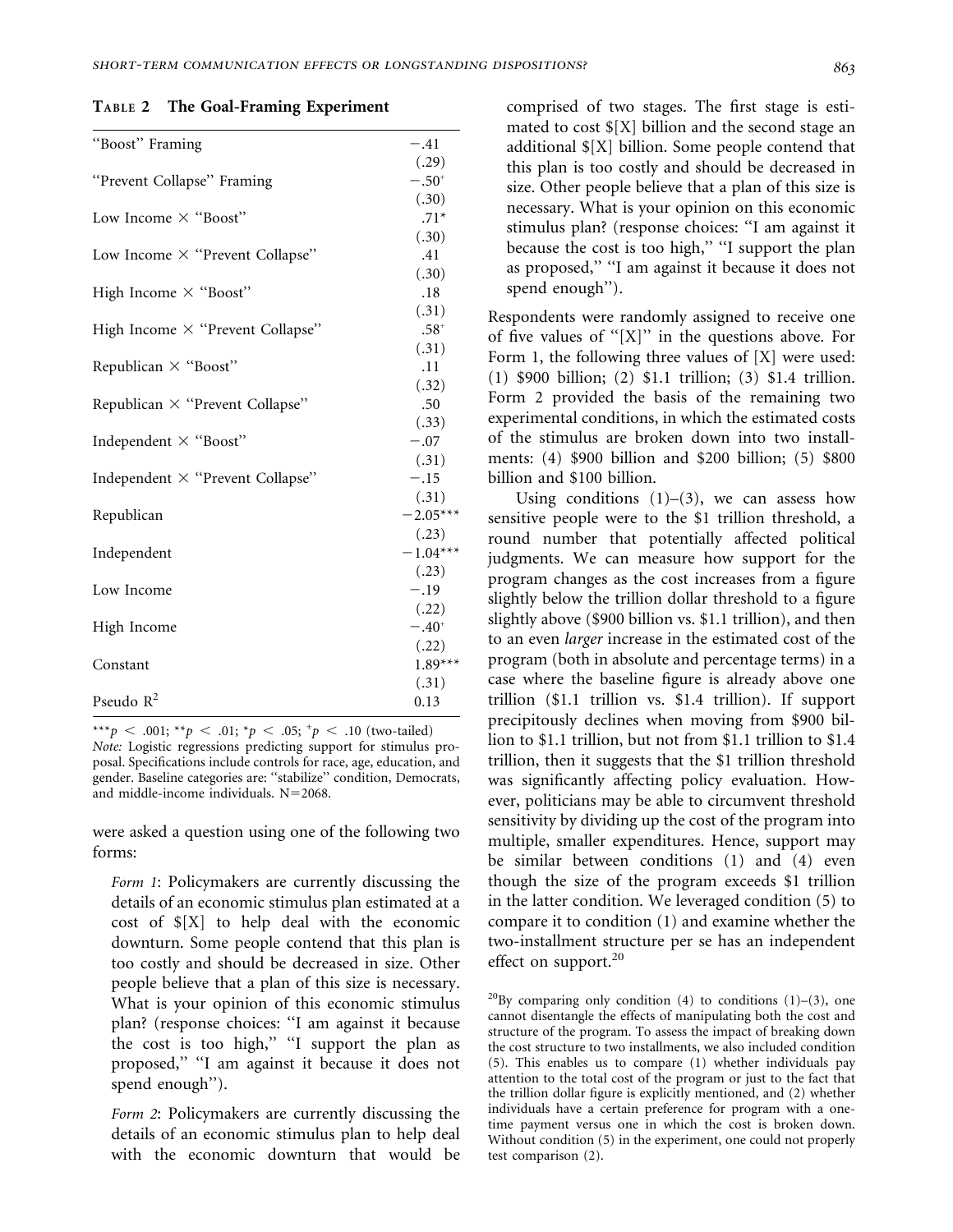Results. Consistent with H3a, we found significant evidence of sensitivity to the \$1 trillion threshold among the entire population. The main results of The Symbolic Threshold Experiment are illustrated in Figure 4. We coded opposition to the plan due to excessive cost as respondents who selected the ''I am against it because the cost is too high'' response option. Overall, 40.8% of respondents found the stimulus proposal to be too costly, with significant variation by partisan identification (66.3% for Republicans, 19.2% for Democrats, 44.9% for Independents and members of other parties;  $\chi^2(3)$  = 420.9,  $p \leq .001$ ). However, the cost of the plan significantly explained variation in support beyond the effect of party identification. As shown in Figure 4, only 36.9% of respondents opposed the plan when it was priced at \$900 billion but opposition increased to 42.3% once the price reached \$1.1 trillion. Interestingly, the breaking of the \$1 trillion threshold was crucial. Even though the \$1.4 trillion was a greater increase from \$1.1 trillion than \$1.1 trillion was from \$900 billion, overall opposition remained virtually unchanged (42.7%). Further, respondents were not assuaged by the splitting up of the plan into multiple installments; the total \$1 trillion price tag threshold was paramount. Opposition to the ''\$900 billion + \$200 billion'' plan (42.9%) was similar to that of the \$1.1 trillion plan, and opposition to the ''\$800 billion + \$100 billion'' plan (38.8%) was similar to that of the \$900 billion plan.

We assessed the statistical significance of these effects more carefully via logistic regressions predicting opposition to the program (see Table 3). In column (1), we simply include a dummy variable for whether respondents received a treatment in which the cost of the plan exceeded \$1 trillion (conditions 2–4). Exceeding the threshold positively and significantly predicts opposition ( $\beta$  = .22,  $p$  = .013). Interpreting the coefficient in terms of predicted probabilities, crossing the \$1 trillion threshold increases opposition to the program by 5.2 percentage points, holding all other variables at their means. These findings are reinforced by examining the conditions individually. In column (2), we represent each of the conditions with dummy variables, with the ''\$900 billion'' condition set as the omitted category. Opposition to each of the conditions that exceeded \$1 trillion was significantly higher than to the \$900 billion condition ( $\beta_{1.4T} = .28$ ,  $p = .037$ ;  $\beta_{1.1T} = .31, p = .026; \beta_{900B+200B} = .28, p = .042$ . More importantly, Wald-tests revealed that all of the \$1 trillion-plus conditions were not significantly different from one another, reinforcing the effect of threshold sensitivity  $(\beta_{1.4T} - \beta_{1.1T} = -.03, p = .85;$  $\beta_{1.4T}$  -  $\beta_{900B+200B}$  = .00, p = .99;  $\beta_{1.1T}$  -  $\beta_{900B+200B}$  =  $.03, p = .84$ ).

Although the effect of the thresholds was significant among the entire group of respondents, there were no significant differences in the treatment effect by either partisanship or income, consistent with H3b. As shown in the third column of Table 3, none of the four interaction terms between the "Plan  $> $1$ trillion'' dummy and partisanship/income achieve statistical significance.

## **Discussion**

Via three experimental studies, this paper explored influences on citizens' attitudes in the wake of the greatest financial collapse in American history in eighty years. In a complex information environment characterized by uncertainty and the need for immediate action, we found that public opinion on the desired government response to the crisis was potentially influenced by several well-known communication effects. However, in contrast to most previous investigations that explored these effects individually and outside the political domain, we have shown that their impact is systematically moderated as a function of their content by two main determinants of policy preferences: people's economic interests and their partisan attachments.

Responsiveness to public opinion on the part of political elites is generally considered a normatively beneficial aspect of democratic governance. However, responsiveness may have pitfalls if public opinion is subject to systematic sensitivities and biases that distort decision making. If politicians act as delegates on behalf of their constituents, then ultimate policy choices may be suboptimal if reelection-minded office seekers pander to the public's reactions. Via the electoral connection, public officials may too be affected by heuristics and cognitive biases.

The different experiments contribute to the empirical investigation of the role of communication effects in shaping political attitudes. The Cue-Taking Experiment advances the emerging literature on blame attribution following government failure. Whereas most experimental studies treat blame as the dependent variable (e.g., Malhotra and Kuo 2008), we have shown that blame attribution can be a significant predictor of policy attitudes in its own right. Associating prospective policy alternatives with retrospective discussion of ''the blame game'' can be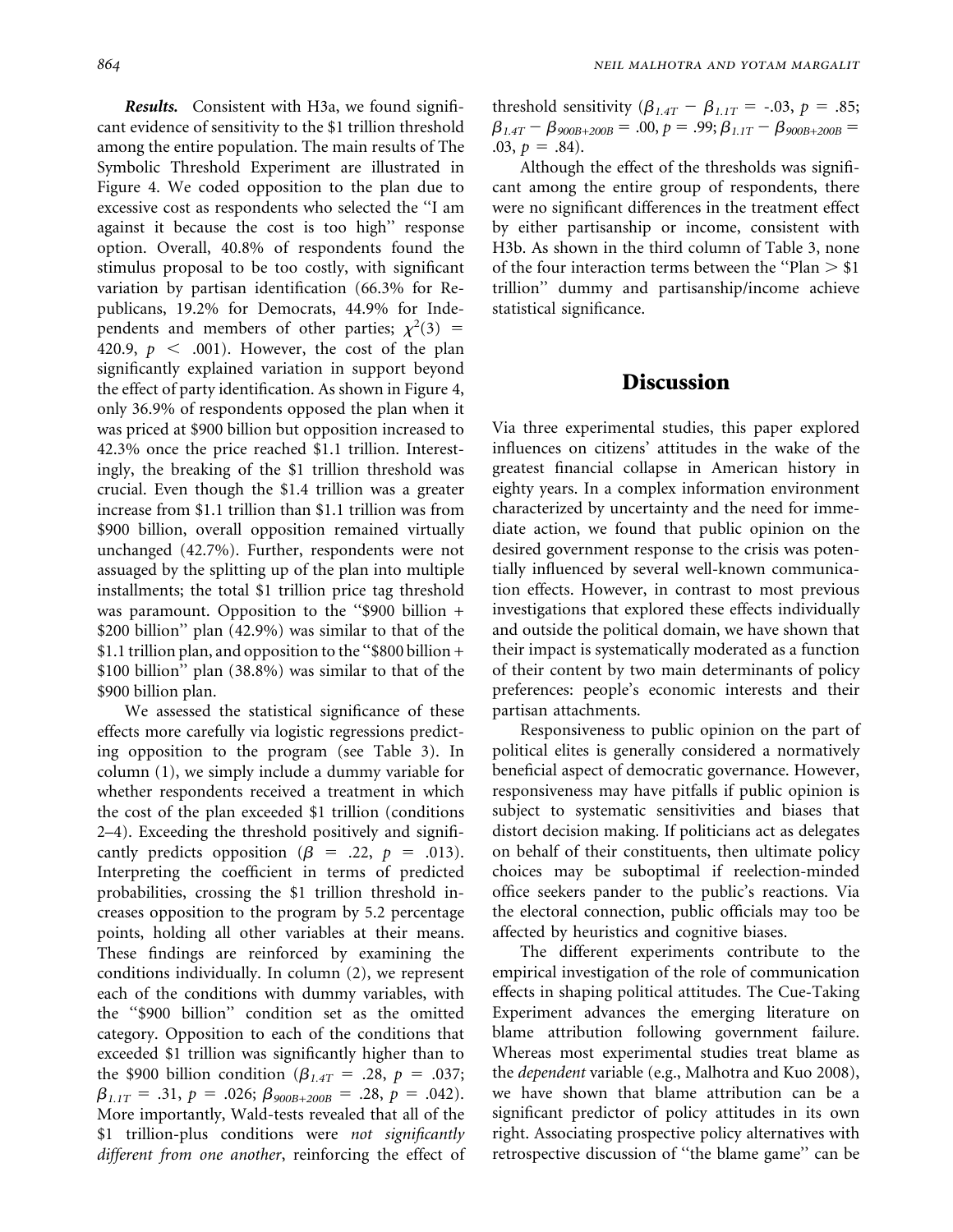|                                | (1)                 | (2)                 | (3)              |
|--------------------------------|---------------------|---------------------|------------------|
| $Plan > $1$ trillion           | $.22*(.09)$         |                     | $-.07(.20)$      |
| \$1.4 trillion plan            |                     | $.28*(.13)$         |                  |
| \$1.1 trillion plan            |                     | $.31^*$ (.14)       |                  |
| $$900 billion + $200$          |                     | $.28*(.14)$         |                  |
| billion plan                   |                     |                     |                  |
| $$800 billion + $100$          |                     | .14(.14)            |                  |
| billion plan                   |                     |                     |                  |
| Plan $>$ \$1 trillion $\times$ |                     |                     | .17(0.23)        |
| Republican                     |                     |                     |                  |
| Plan $>$ \$1 trillion $\times$ |                     |                     | .32(.21)         |
| Independent                    |                     |                     |                  |
| Plan $>$ \$1 trillion $\times$ |                     |                     | .25(.21)         |
| Middle Income                  |                     |                     |                  |
| Plan $>$ \$1 trillion $\times$ |                     |                     | .10(.22)         |
| High Income                    |                     |                     |                  |
| Republican                     | $1.89***$ (.11)     | $1.89***$ (.11)     | $1.78***$ (.18)  |
| Independent                    | $1.09***$ (.11)     | $1.08***$ (.11)     | $.89***$ (.17)   |
| Middle Income                  | $.18^{\circ}$ (.10) | $.18^{\circ}$ (.10) | .03(.17)         |
| High Income                    | $.34***$ (.11)      | $.34***$ $(.11)$    | .28(.18)         |
| Constant                       | $-1.93***$ (.20)    | $-2.00**$ (.21)     | $-1.76***$ (.23) |
| Pseudo $R^2$                   | .14                 | .14                 | .14              |

TABLE 3 The Threshold Sensitivity Experiment

\*\*\*p < .001; \*\*p < .01; \*p < .05; +p < .10 (two-tailed)

Note: Logistic regressions predicting opposition to stimulus package due to high cost. Specifications include controls for race, age, education, and gender. Baseline categories are: "\$900 billion" condition, Democrats, and low-income individuals. N=2742.

counterproductive in building support that transcends party lines. Admittedly, this study cannot determine whether partisanship only moderates issue frames or any frame where party is cued (as the attribution cue does both), but disentangling this mechanism is a fruitful opportunity for subsequent research.

Growing literature has shown that cognitive characteristics of individuals moderate the influence of framing. The Goal Framing Experiment extends this insight by showing that one's material circumstances can affect the impact of framing that centers on economic outcomes.

Finally, whereas previous research has mainly focused on the impact of symbolic thresholds in terms of consumer behavior, The Symbolic Threshold Experiment suggests that further analysis of politically sensitive thresholds is warranted. For example, subsequent studies can examine whether the 1,000 casualty marker in the Iraq war was a tipping point in galvanizing opposition to the war, or whether passing of the 10% unemployment rate uniquely affected support for President Obama. Sensitivity to round numbers may have substantive implications on public attitudes in a wide range of political domains.

Building on our studies, there is ample opportunity for additional research. First, we have only speculated that biases among the public translate into distortions in public policies. Future scholarship can more closely explore the link between public opinion and elite behavior on issues in which such biases are displayed. Second, our study of the response to the financial crisis highlights a need for developing a unified theory of communication effects. The literature on judgment and decision making has shown via replication solid evidence for the presence of various heuristics and biases among individuals and has begun to uncover various mechanisms. However, investigation of how these biases interact with each other would be helpful for understanding how communication effects shape decision making in applied settings such as the political domain.

## Acknowledgments

The authors thank John Bullock, Benoit Monin, and anonymous reviewers for helpful comments.

Manuscript submitted 28 May 2009 Manuscript accepted for publication 5 January 2010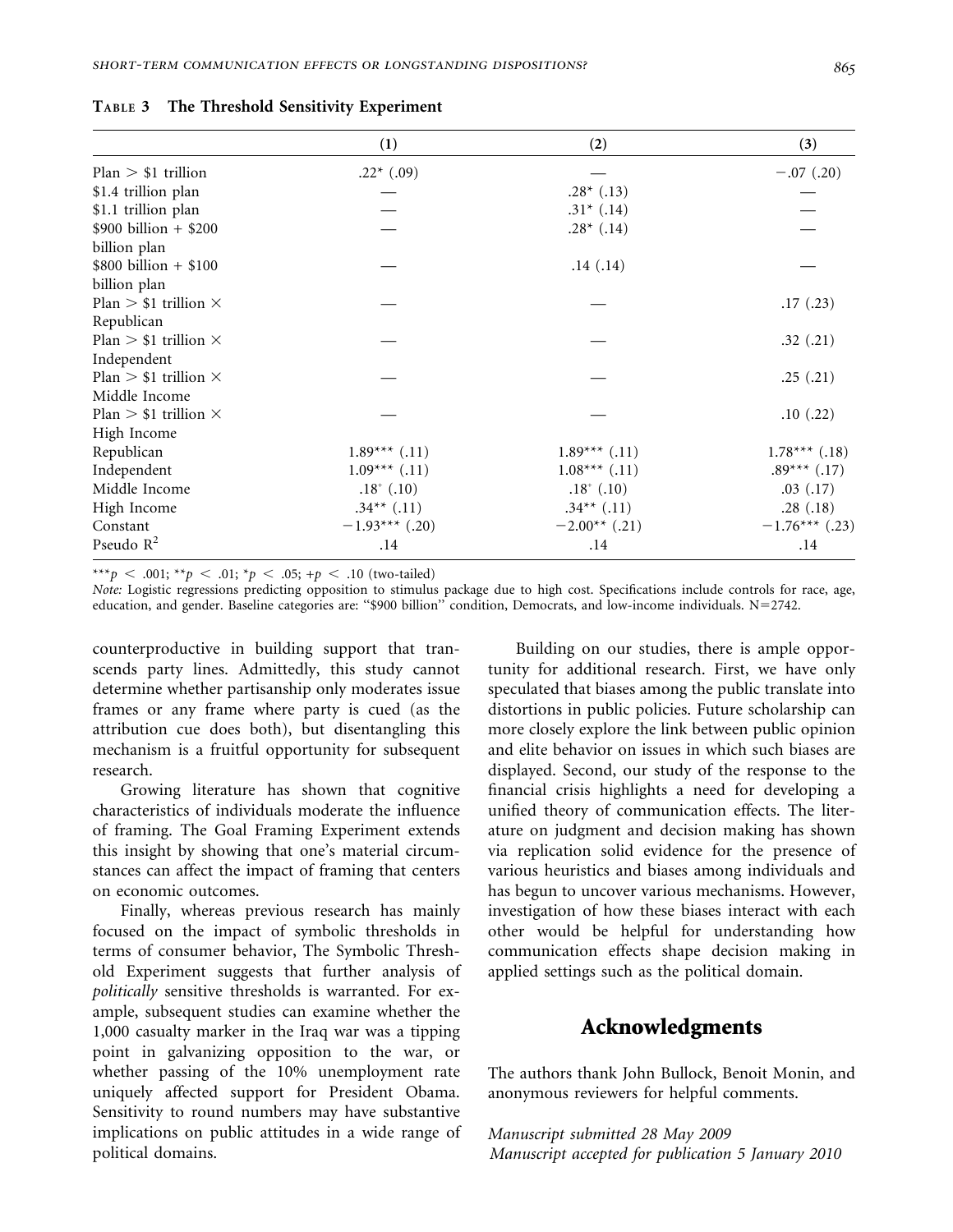## References

- Abramowitz, Alan I., David J. Lanoue, and Subha Ramesh. 1988. ''Economic Conditions, Causal Attributions, and Political Evaluations in the 1984 Presidential Election.'' Journal of Politics 50 (4): 848–63.
- Anderson, E. T., and D. I. Simester. 2003. ''Effects of \$9 Price Endings on Retail Sales: Evidence from Field Experiments.'' Quantitative Marketing and Economics (1): 93–110.
- Berelson, Bernard, Paul F. Lazarsfeld, and William N. McPhee. 1954. Voting: A Study of Opinion Formation in a Presidential Campaign. Chicago: University of Chicago Press.
- Bizer, George Y., and Robert M. Schindler. 2005. ''Direct Evidence of Ending-Digit Drop-Off in Price Information Processing.'' Psychology and Marketing 22 (10): 771–83.
- Campbell, Angus, Philip E. Converse, Warren E. Miller, and Donald E. Stokes. 1960. The American Voter. Chicago: University of Chicago Press.
- Chong, Dennis, and James N. Druckman. 2007. ''Framing Theory.'' Annual Review of Political Science 10 (1): 103–26.
- Druckman, James N. 2001. ''On the Limits of Framing Effects: Who Can Frame?'' The Journal of Politics 63 (4): 1041–66.
- Druckman, James N. 2004. ''Political Preference Formation: Competition, Deliberation, and the (Ir)relevance of Framing Effects.'' American Political Science Review 98: 671–86.
- Druckman, James N, James H. Kuklinski, and Lee Sigelman. 2009. ''The Unmet Potential of Interdisciplinary Research: Political Psychological Approaches to Voting and Public Opinion.'' Political Behavior. In press.
- Druckman, James N., and Kjersten R. Nelson. 2003. ''Framing and Deliberation: How Citizens' Conversations Limit Elite Influence.'' American Journal of Political Science 47 (4): 729– 45.
- Gelman, Andrew, Boris Shor, Joseph Bafumi, and David Park. 2007. ''Rich State, Poor State, Red State, Blue State: What's the Matter with Connecticut?'' Quarterly Journal of Political Science 2 (4): 345–67.
- Gilens, Martin. 1999. Why Americans Hate Welfare. Chicago: University of Chicago Press.
- Krugman, Paul. 2009. ''The Obama Gap.'' New York Times, January 9, Page A27.
- Lupia, Arthur, and Mathew D. McCubbins. 1998. The Democratic Dilemma: Can Citizens Learn What They Need to Know? Cambridge: Cambridge University Press.
- Maheswaran, D., and J. Meyers-Levy. 1990. ''The Influence of Message Framing and Issue Involvement.'' Journal of Marketing Research 27 (3): 361–67.
- Malhotra, Neil, and Alexander G. Kuo. 2008. ''Attributing Blame: The Public's Response to Hurricane Katrina.'' Journal of Politics 70 (1): 120–35.
- Marcus, George E., John L. Sullivan, Elizabeth Theiss-Morse, and Sandra L. Wood. 1995. With Malice Toward Some: How People Make Civil Liberties Judgments. New York: Cambridge University Press.
- McCarty, Nolan M., Keith T. Poole, and Howard Rosenthal. 2006. Polarized America: The Dance of Ideology and Unequal Riches. Cambridge, MA: MIT Press.
- Monin, B., P. J. Sawyer, and M. J. Marquez. 2008. ''The Rejection of Moral Rebels: Resenting Those Who Do the Right Thing.'' Journal of Personality and Social Psychology 95 (1): 76–93.
- Monroe, K. B.. 1990. Pricing: Making Profitable Decisions. New York: McGraw-Hill.
- Nelson, Thomas E., and Donald R. Kinder. 1996. ''Issue Frames and Group-Centrism in American Public Opinion.'' Journal of Politics 58 (4): 1055–78.
- Petersen, M. B., R. Slothuus, and L. Togeby. 2009. ''Political Parties and Value Consistency in Public Opinion Formation'' Public Opinion Quarterly. In press.
- Rothman, A. J., and P. Salovey. 1997. ''Shaping Perceptions to Motivate Healthy Behavior: The Role of Message Framing.'' Psychological Bulletin 121 (1): 3–19.
- Rothman, A. J., P. Salovey, C. Antone, K. Keough, and C. D. Martin. 1993. ''The Influence of Message Framing on Intentions to Perform Health Behaviors.'' Journal of Experimental Social Psychology 29 (5): 408 –33.
- Salovey, P., and D. T. Wegener. 2003. ''Communicating about Health: Message Framing, Persuasion, and Health Behavior.'' In Social Psychological Foundations of Health and Illness, eds. J. Suls and K. A. Wallston. Malden, MA: Blackwell Publishing, 54–81.
- Schindler, Robert M., and Patrick N. Kirby. 1997. ''Patterns of Rightmost Digits Used in Advertised Prices: Implications for Nine-Ending Effects.'' Journal of Consumer Research 24 (2): 192–201.
- Schlozman, Kay L., and Sidney Verba. 1979. Injury to Insult: Unemployment, Class, and Political Response. Cambridge, MA: Harvard University Press.
- Sears, David O., Richard R. Lau, Tom R. Tyler, and Harris M. Allen, Jr. 1980. ''Self-Interest vs. Symbolic Politics in Policy Attitudes and Presidential Voting.'' American Political Science Review 74: 670–84.
- Sieck, Winston, and J. Frank Yates. 1997. ''Exposition Effects on Decision Making: Choice and Confidence in Choice.'' Organizational Behavior and Human Decision Processes 70 (3): 207– 19.
- Simmons, Lee C., and Robert M. Schindler. 2003. ''Cultural Superstitions and the Price Endings Used in Chinese Advertising.'' Journal of International Marketing 11 (2): 101–11.
- Slothuus, Rune. 2009. ''When Can Political Parties Lead Public Opinion? Evidence from a Natural Experiment.'' Political Communication. In press.
- Sniderman, Paul M., Richard A. Brody, and Philip E. Tetlock. 1991. Reasoning and Choice: Explorations in Political Psychology. New York: Cambridge University Press.
- Sniderman, Paul M., Louk Hagendoorn, and Markus Prior. 2004. ''Predisposing Factors and Situational Triggers: Exclusionary Reactions to Immigrant Minorities.'' American Political Science Review 98: 35–49.
- Sniderman, Paul M., and Sean Theriault. 2004. ''The Dynamics of Political Argument and The Logic of Issue Framing.'' In Studies in Public Opinion: Gauging Attitudes, Nonattitudes, Measurement Error and Change, eds. Willem E. Saris and Paul M. Sniderman. Princeton, NJ: Princeton University Press, 133–65.
- Stonecash, Jeffrey M. 2000. Class and Party in American Politics. Boulder, CO: Westview Press.
- Taber, Charles S., and Milton Lodge. 2006. ''Motivated Skepticism in the Evaluation of Political Beliefs.'' American Journal of Political Science 50 (3): 755–69.
- Taber, Charles S., Milton Lodge, and Jill Glathar. 2001. ''The Motivated Construction of Political Judgments.'' In Citizens and Politics: Perspectives from Political Psychology, ed. James H. Kuklinski. New York: Cambridge University Press, 198–226.